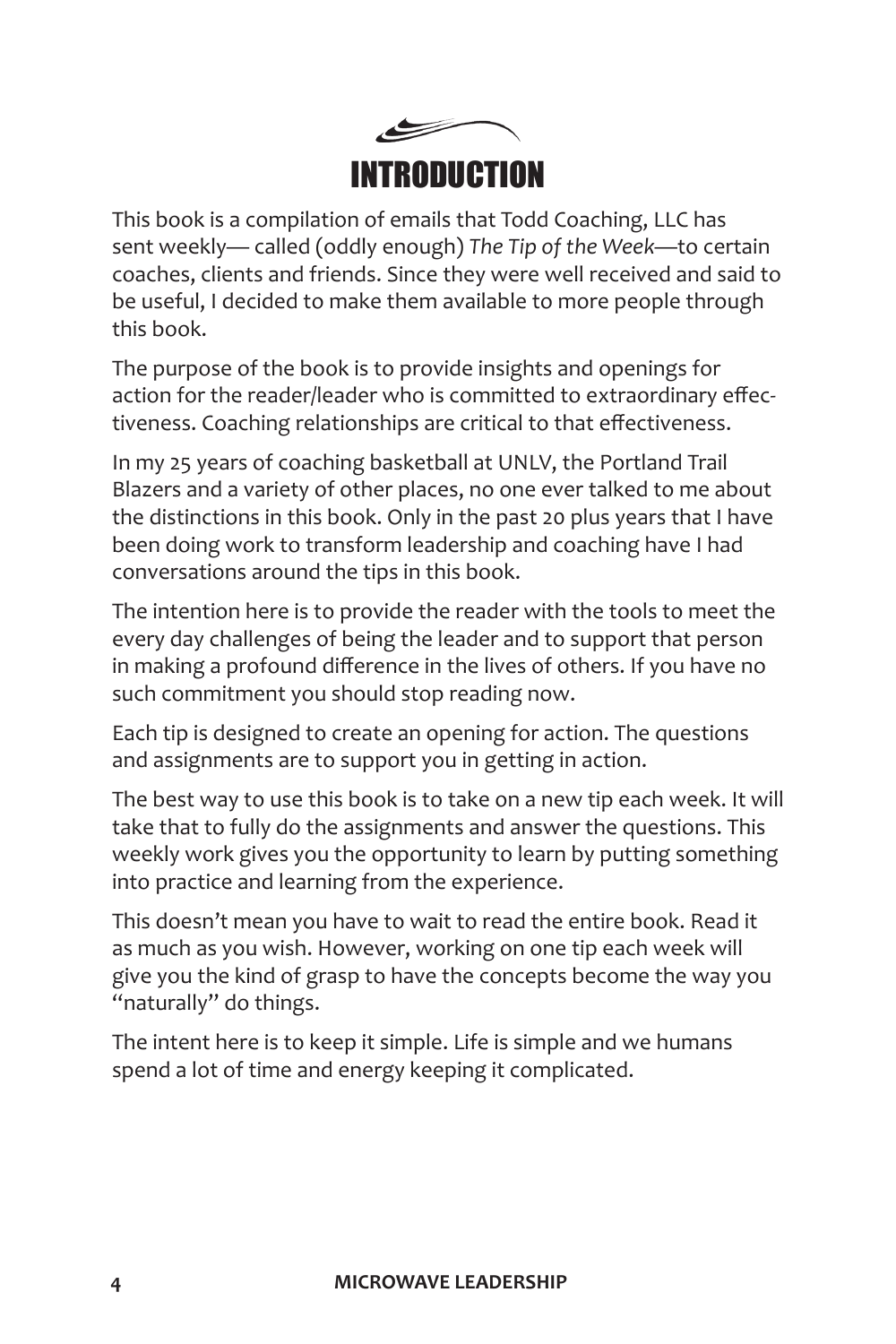### COACHING TIP

Apply every tip to yourself first. Are you being the person you are asking others to be? Start there, make corrections and fire for effect.

Please do not confuse simple with easy. Being the best at anything requires focus, intentionality and persistence. Your willingness to step up to the plate is inspiring.

Remember, the curse of being aware is that I now can't pretend I don't know or can't see what to do. I now must be responsible for my actions. The good news is that my levels of satisfaction and accomplishment are so much greater.

Coaches for years have talked about getting their players to take ownership of the team, i.e., be responsible. My question is: did you really give them the *right* of taking ownership? When you do they will take responsibility. It is where you make the biggest difference.

*"I want to be thoroughly used up when I die, for the harder I work the more I live. I rejoice in life for its' own sake. Life is no "brief candle" to me. It is a sort of splendid torch which I have got hold of for the moment, and I want to make it burn as brightly as possible before handing it on to future generations."*

— George Bernard Shaw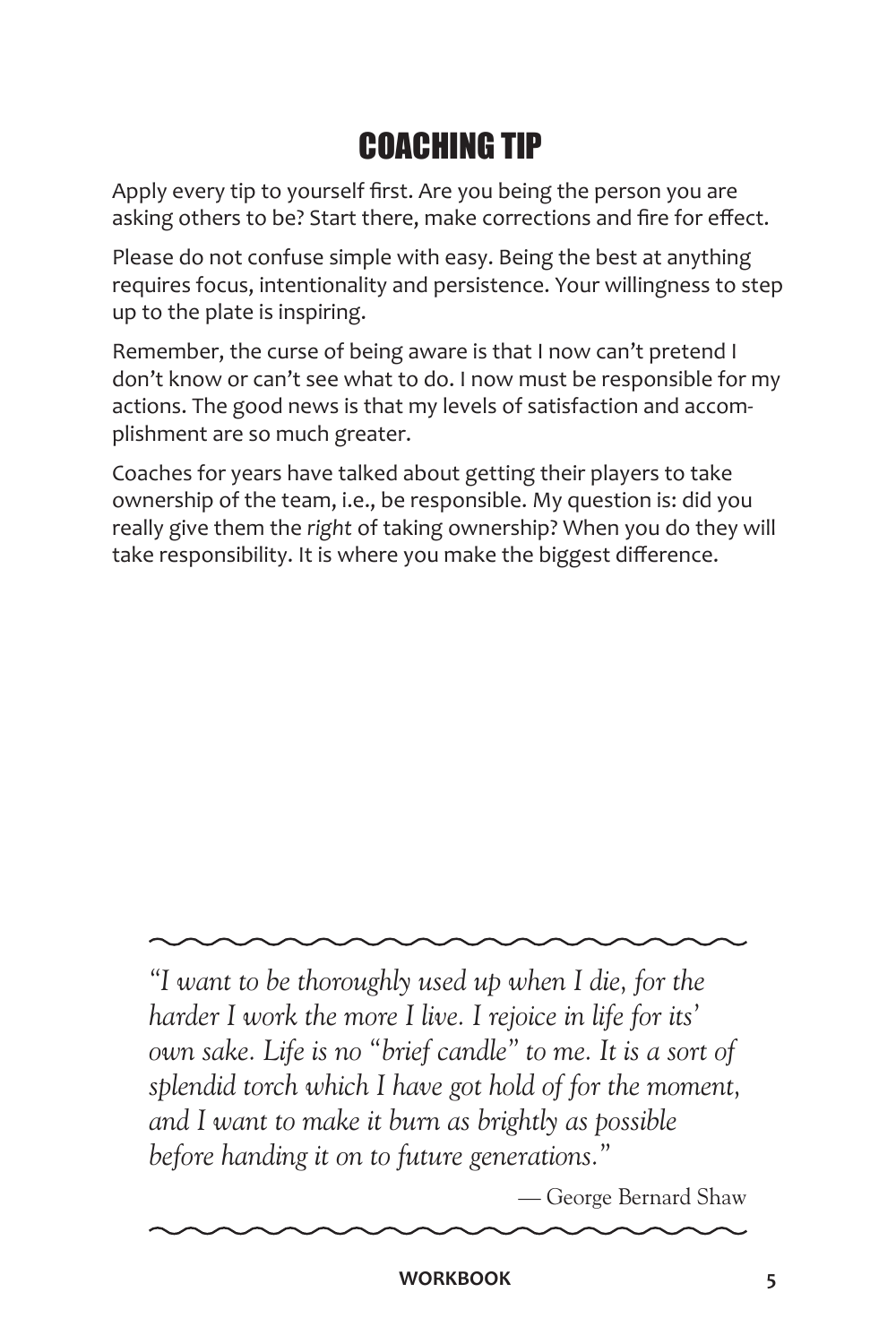

The average human being can identify 20 - 30 distinct colors. An accomplished artist is able to distinguish between thousands of color shades and can produce a powerful work of art.

We experience power in our lives when we are able to first clearly distinguish each aspect of our lives, and then create an opening for effective action. The ability to distinguish things for yourself and others allows you to plan actions that are consistent, replicable and effective.

For example, in football, the distinction "Ten Yard Fade" allows for much more precise actions than "go out for a pass."

When you or your people feel stuck, stopped or ineffective, look at where you can make further distinctions regarding the problem or situation. Examine where you might have collapsed one aspect of the situation into another and lost clarity regarding what you are really working on.

*Remember—distinctions provide clarity, which provides the power to plan the next action. Be distinct!*

**QUESTION** Ask yourself the following:

What questions can I ask to distinguish the fundamentals of any project for my people and for myself?

#### ACTION

Create three (3) distinctions that are the "Ten Yard Fade" of a current project. Use them with your team.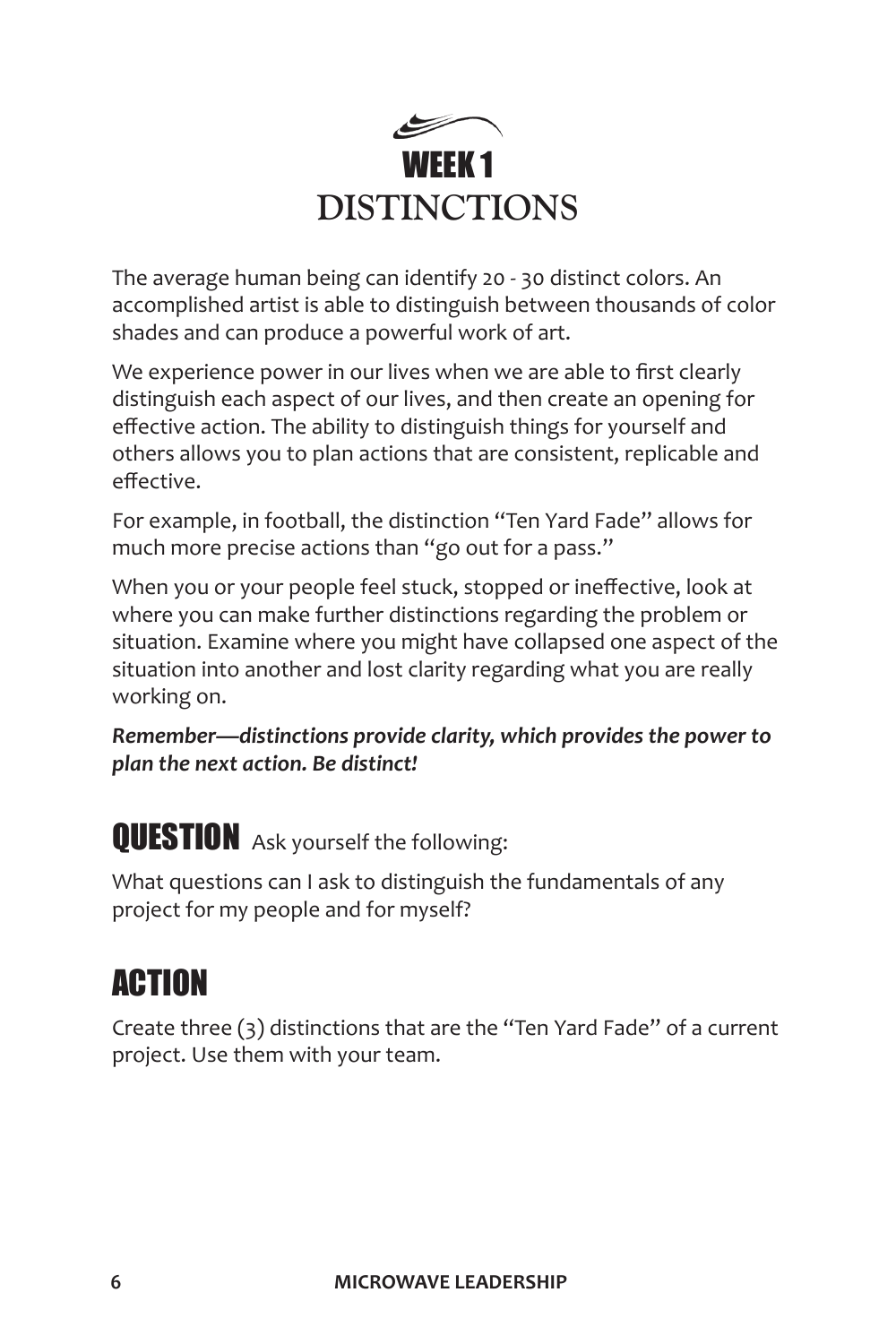#### RESULTS

| "There is one thing stronger than all the armies in the |  |
|---------------------------------------------------------|--|
|                                                         |  |
| world, and that is an idea whose time has come."        |  |
|                                                         |  |
|                                                         |  |
| Victor Hugo                                             |  |

WORKBOOK 7